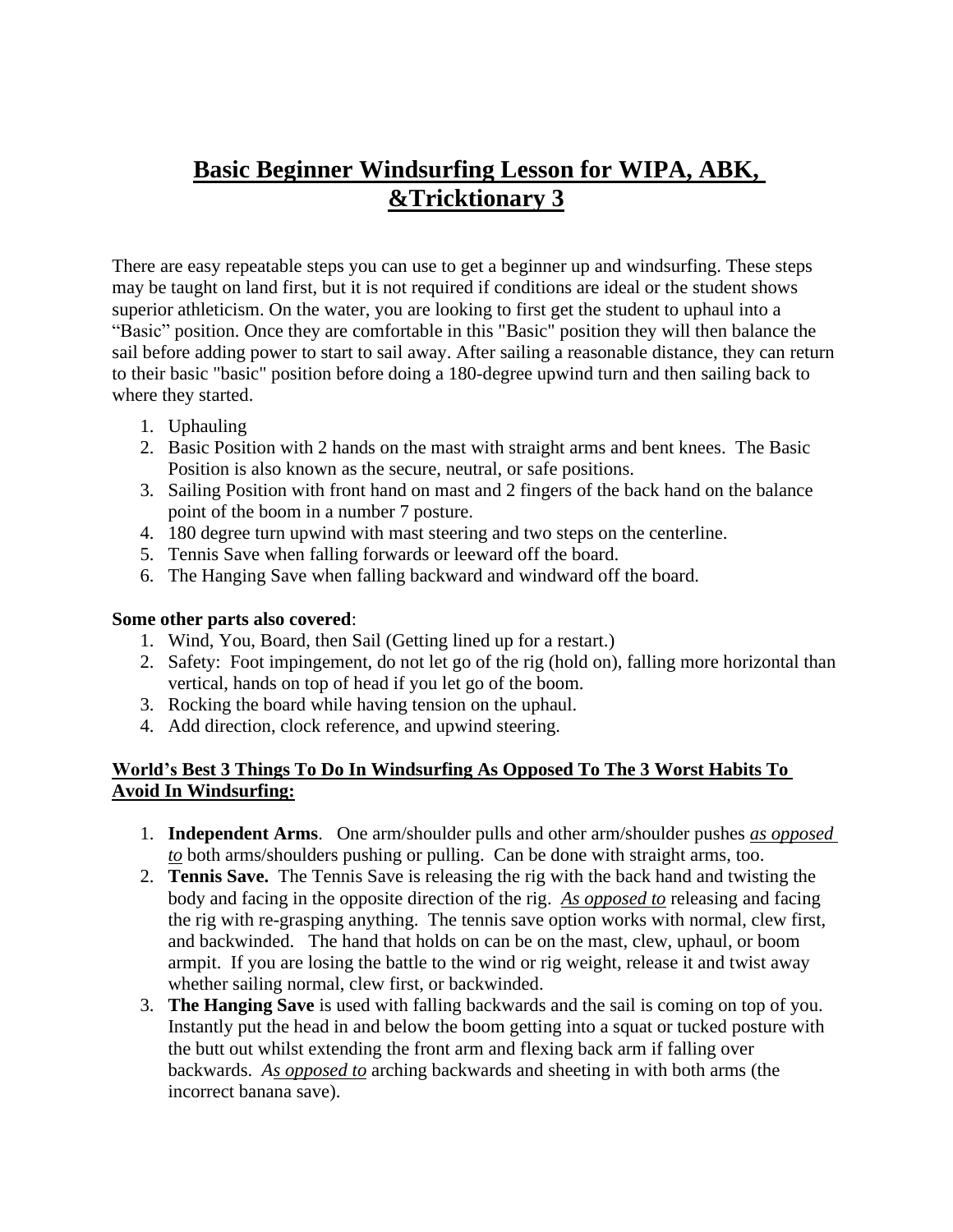## **Steps to getting into the "Basic Position."**

1. Position rig so that the wind is at your back and the board is upwind of the sail. Wind, you, board across the wind, sail.

2. Climb on board and stand up with the front foot touching the UJ. The back foot can be shoulder width and back further which eliminates stepping back.

3. Uphaul the sail using extension of legs and a hip drive towards the sail for strength.

4. Once the sail has cleared the water, the student grabs the mast with both hands and straight arms to take their basic "neutral" position. (Variation: the index finger and middle fingers of the back hand can be placed into the arm pit of the boom clamp. Great for pesky wind starts. Just slide the two fingers down the boom to the balance point and always have two hands on the rig. This is great for the weaker performer and in pesky winds and only requires a slide of the twin fingers into sailing position and beginner always has two hand on the rig.)

5. They can remain in this position for some time and figure out the basic mast/sail steering and balance should they have the patience.

### **Steps into a sailing position.**

1. Step back on the board with the back foot if not already there. If there is a daggerboard they will probably want to place their foot right behind the knob. If the student has superior balance this can also be a great time for them to position their front foot next to the mast base with their toes pointing towards the front of the board.

2. Next the sail needs to be set into position before they add power. Telling the student their goal is to get the mast coming straight up out of the board is usually a good visual. To do so they will release the back hand from the mast and with the front hand remaining in place they can set the sail into position.

3. The free backhand will now reach for the boom at it's widest point, or where the harness lines are, and add power to the sail. Having the student use only two fingers at first is a good way to avoid them feeling overwhelmed by the sails power. As they become more confident the full hand will be used. (Variation: the index finger and middle fingers of the back hand can be placed into the arm pit of the boom clamp. Great for pesky wind starts. Just slide the two fingers down the boom to the balance point and always have two hands on the rig. This is great for the weaker performer and in pesky winds and only requires a slide of the twin fingers into sailing position.)

4. Maintaining a nice Number 7 posture, with an ever so slight sheet in, sail away across the wind.

The **reasons** ABK and WIPA teaches basic windsurfing with the front hand on the mast and two fingers on the boom balance point *as opposed to* both hands on the boom for initial beginners are:

1. The tendency is to learn feathering and release with the back hand by beginners *as opposed to* releasing the front hand. The back hand is weakened and wide Harley grips on the booms are not seen. The mast hand has more leverage over the rig.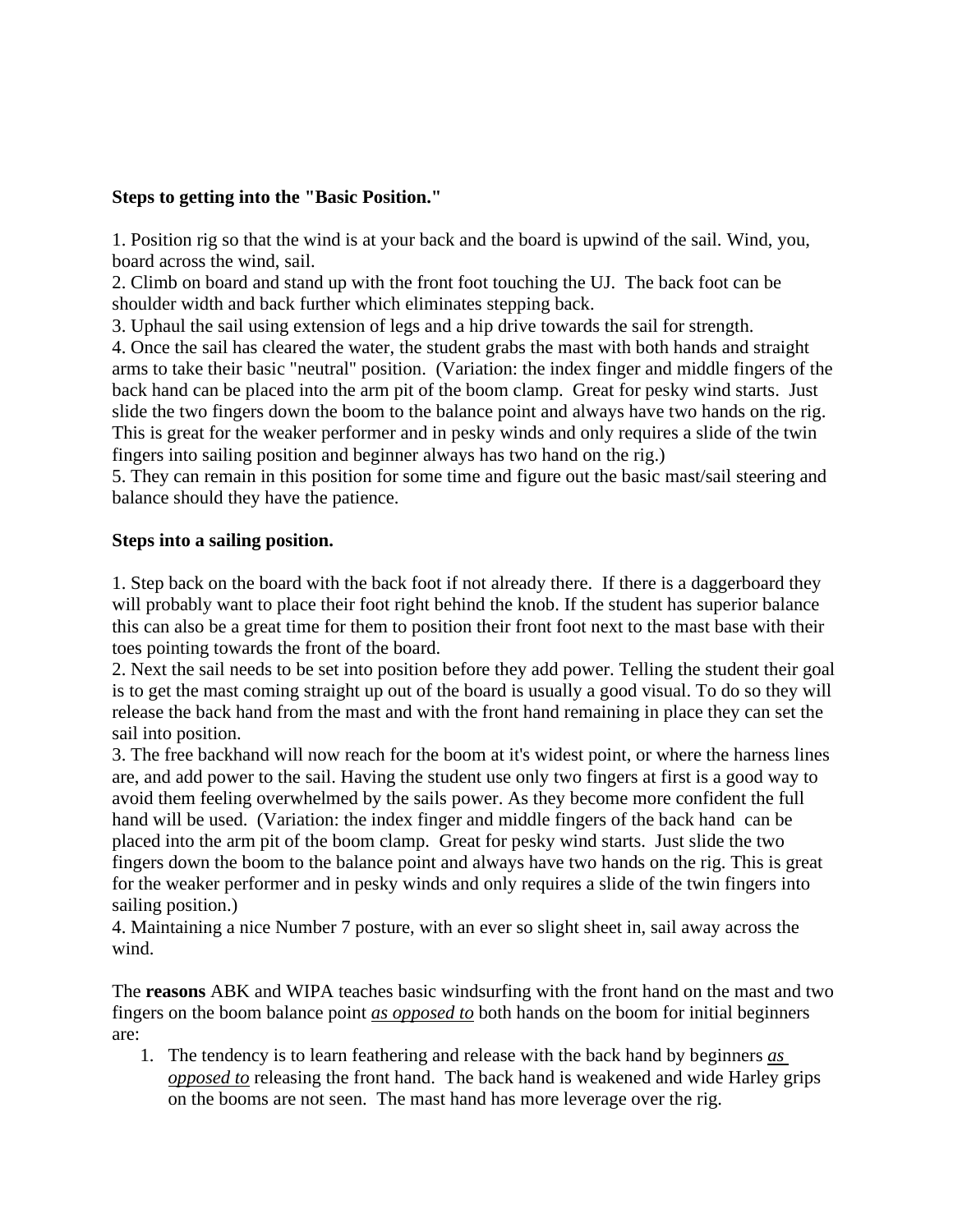- 2. The front hand is ready for the start of a 180 degree turn or tack.
- 3. The back hand is taught to go on the boom first as in a beach or waterstart sequences.
- 4. This method works for many beginners in a greater range of winds and swells and for short boards, too.
- 5. This method does not require a crossover of the front hand in to the arm pit of the boom which can be tougher, higher, and harder for weaker performers.
- 6. The back hand can assist in balancing the triangle and rig weight by placing two fingers in the boom armpit and then sliding them down to the balance point for feathering and getting underway sailing whilst the front hand is lower and on the mast.
- 7. This method requires the least of foot and hand placements which works in many wind ranges and swells. It also helps to do the 180 degree turn or tack later with the front hand already on the mast verses having to move it from the boom to the mast.
- 8. The front hand has great leverage over the back hand which is on the balance point opposite the Center of Effort of the rig which assists mast and sail steering.

# **Problems and Solutions.**

1. **Problem**: The student can't pull the sail out of the water or starts to quickly complain of back pain.

**Solution 1**: This could simply be that the sail it too large or heavy. There is no downside to teaching someone with a tiny sail for their first experience windsurfing. A 3.5 would be the largest sail to teach with and on a windier day a 2.0 for full size adults may be appropriate. For smaller students a 1.5 may be needed.

**Solution 2**: Make sure the student accentuates the drive of their hips towards the sail. The farthest thing from the sail should be their head.

2. **Problem**: In the Neutral position or while sailing a student keeps falling over backwards. **Solution**: Have the student keep their arms straight. Whenever they bend their arms the rig comes towards them and crowds them for space above the board. It also takes away the weight of the rig to be used as a counter-balance.

3. **Problem**: In the Neutral position or while sailing the student keeps falling towards the sail, or keeps dropping the sail back into the water.

**Solution**: Have the student stand up straight and pull their butt in. This can be a time when you introduce the idea of the "Number 7" stance, or you can tell them that they need to clench their buttocks kind of like they were trying to hold a dime between their cheeks. And yes, this is a good time to add some humor to the lesson as you present this idea.

**Bonus Solution**: Once the student is starting to be able to keep their balance and start to sail, you can introduce the "Tennis Save" to help them recover when they bobble and their butt comes out.

4. **Problem**: The student keeps turning too far upwind or downwind in their Neutral position. **Solution**: Have them spend some time steering by pushing the rig towards the nose of the board to go downwind and towards the tail to come upwind. When they try to get into their sailing position have them steer to the point where the sail is close to 90 degrees to the board.

5. **Problem**: The student keeps turning upwind as they try to get into a sailing position.